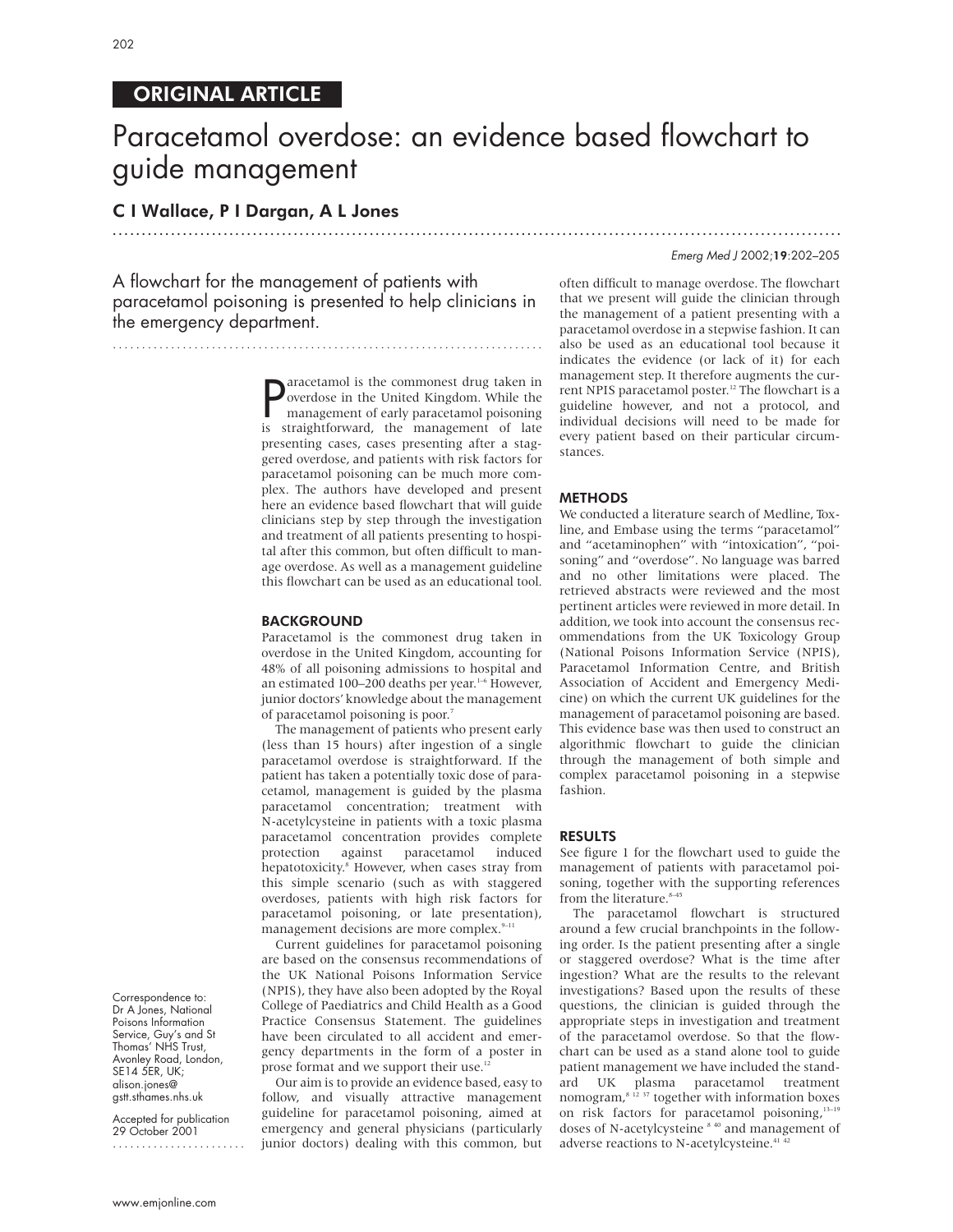

Figure 1 Paracetamol overdose: a flowchart to guide management. (The numbers in superscripts relate to the supporting references).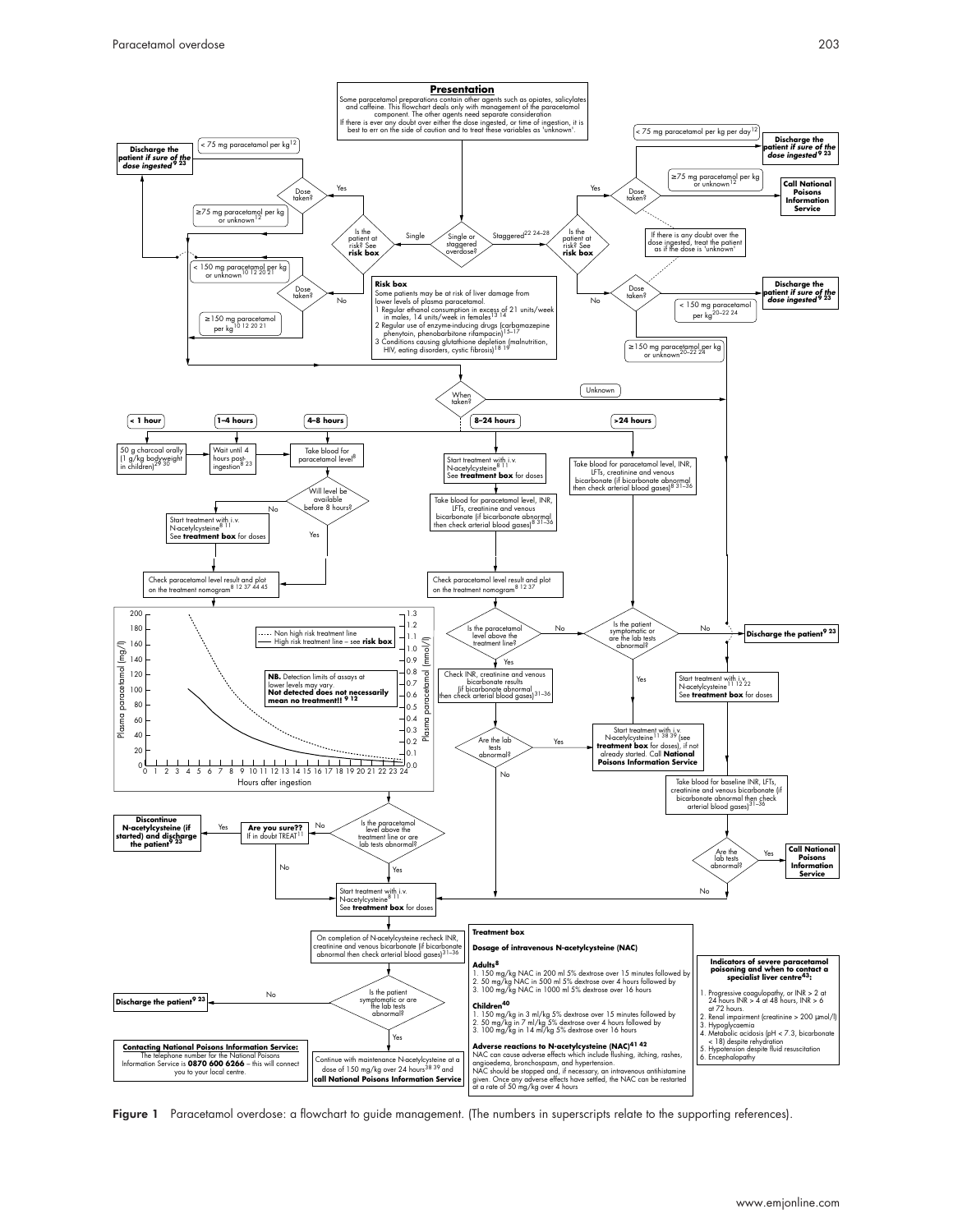## **DISCUSSION**

Paracetamol remains the most common agent taken in overdose in the UK,<sup>45</sup> but junior doctors' knowledge about the management of paracetamol poisoning remains poor,<sup>7</sup> despite the availability of UK guidelines as a poster in prose format.<sup>12</sup> The management of paracetamol poisoning has been reviewed in detail elsewhere and these review articles complement our management flowchart for readers who wish to study the background literature in more detail.<sup>9 10 23 46</sup>

A study by Hardern *et al* <sup>47</sup> showed that the management of paracetamol poisoning is improved if staff have access to guidelines, but found no difference between the performance of prose and flowchart formats. However, two further studies, one in the US<sup>48</sup> and one in the UK<sup>49</sup> have shown that physicians prefer practice guidelines in the form of evidence based algorithms that are "user friendly". The management of paracetamol overdose entails multiple steps in both investigation and treatment. We feel that the presentation of these management decisions in the algorithmic, flowchart format that we present means that each step in the process can be focused upon separately (whereas the entire body of prose guidelines may need to be assimilated before understanding the individual steps). The management flowchart deals with both the well defined early cases and more complex cases such as patients with risk factors for paracetamol poisoning, staggered overdoses, and late presenters.

This flowchart will guide physicians through the management of the majority of patients presenting with a paracetamol overdose from the time of presentation to hospital to the time that they are medically fit for discharge. There are however situations where further advice tailored to the management of an individual patient from either a clinical toxicologist at the National Poisons Information Service, or a hepatologist at a liver transplant unit may be required and this has been indicated on the flowchart. This particularly applies to patients presenting either after a staggered paracetamol overdose or later than 24 hours after a single paracetamol overdose, where both the efficacy and mechanism of action of N-acetylcysteine are controversial.<sup>8 11 21</sup> Patients with established hepatotoxicity, with markers of severe toxicity outlined in the flowchart, such as coagulopathy, should be discussed early with a hepatologist, as meticulous supportive care is critical to a good outcome in such cases. $43,50$ 

## **CONCLUSION**

Paracetamol is by far the commonest substance involved in self poisoning in the UK. While the management of early paracetamol poisoning is straightforward, the management of late presenting cases, cases presenting after a staggered overdose and patients with risk factors for paracetamol poisoning can be much more complex. We have developed an evidence based, easy to follow management guideline in the form of a flowchart that will guide clinicians step by step through the investigation and treatment of all patients presenting to hospital after a paracetamol overdose.

#### ACKNOWLEDGEMENT

The authors would like to thank Professor Laurie Prescott and Dr Alex Proudfoot for reviewing the flowchart and for their helpful comments.

#### **Contributors**

Craig Wallace and Paul Dargan were responsible for the literature review and designed the management flowchart. Alison Jones reviewed the literature review and the management flowchart. All three authors were involved in the writing of the paper and all three authors will act as guarantors.

#### .....................

Authors' affiliations

C I Wallace, P I Dargan, A L Jones, National Poisons Information Service, Guy's and St Thomas' NHS Trust, London, UK

Conflicts of interest: AJ has acted as an advisor to Glaxo Smith Kline, Cumberland Pharmaceuticals. Oxford Pharmaceuticals support the outreach educational activity of the London Centre of the National Poisons Information Service. AJ and PD have acted as advisors to Orphan Drugs (Europe) and have received funding to attend meetings from Glaxo Smith Kline.

## **REFERENCES**

- Fagan E, Wanna G. Reducing paracetamol overdoses. BMJ 1996;313:1417–18.
- 2 Atcha Z. Paracetamol related deaths in England and Wales, 1993–1997 (Office for National Statistics). Health Stat Q 2000;1:5–9.
- 3 Gunnel D, Hawton K, Murray V et al. Use of paracetamol for suicide and parasuicide in the UK and France: are restrictions on availability justified? J Epidemiol Community Health 1997;51:175–9.
- 4 Thomas SHL, Horner JE, Chew K et al. Presentation of poisoned patients to accident and emergency departments in the North of England. Hum Exp Toxicol 1996;15:466–70.
- 5 Bialas MC, Reid PG, Beck P et al. Changing patterns of self-poisoning in a UK health district. Q J Med 1996;89:893–901.
- 6 Hawton K, Fagg J. Trends in deliberate self poisoning and self injury in Oxford, 1976–1990. BMJ 1992;304:1409–11.
- 7 Hulbert DC, Bray GP, Beckett MW. The management of paracetamol poisoning by junior doctors. J Accid Emerg Med 1995;12:66–7.
- 8 Prescott LF, Illingworth RN, Critchley JA et al. Intravenous N-acetylcysteine: the treatment of choice for paracetamol poisoning. BMJ 1979;2:1097–100.
- 9 Vale JA, Proudfoot AT. Paracetamol (acetaminophen) poisoning Lancet 1995;346:547–52.
- 10 Prescott LF. Paracetamol overdosage: pharmacological considerations and clinical management. Drugs 1983;23:290-314
- 11 Jones AL. Mechanism of action and value of N-acetylcysteine in the treatment of early and late acetaminophen poisoning: a critical review. J Toxicol Clin Tox 1998;36:277–85.
- 12 NPIS. Management of acute paracetamol poisoning. Guidelines agreed by the UK National Poisons Information Service 1998. Supplied to Accident and Emergency Centres in the United Kingdom by the Paracetamol Information Centre in collaboration with the British Association for Accident and Emergency Medicine.
- 13 Prescott LF. Paracetamol, alcohol and the liver. Br J Clin Pharmacol 2000;49:291–301.
- 14 Bray GP, Mowat C, Muir DF et al. The effect of chronic alcohol intake on prognosis and outcome in paracetamol overdose. Hum Exp Toxicol  $1991$ ;10:435–8.
- 15 Wright N, Prescott LF. Potentiation by previous drug therapy of hepatotoxicity following paracetamol overdose. Scott Med J 1973;18:56–8.
- 16 Smith JA, Hine ID, Beck P et al. Paracetamol toxicity: is enzyme
- induction important? Hum Exp Toxicol 1986;5:383–5.<br>17 Minton N, Henry JA, Frankel RJ. Fatal paracetamol poisoning in an epileptic Hum Exp Toxicol 1988;7:33–4.
- 18 Buhl R, Jaffe HA, Holroyd KA, et al. Systemic glutathione deficiency in symptom-free HIV-seropositive individuals. Lancet 1989;ii:1294–8.
- 19 Whitcomb DC, Block GD. Association of acetaminophen hepatotoxicity with fasting and ethanol use. JAMA 1994;272:1845–50.
- 20 Wendel A, Jaeschke H, Gloger M. Drug induced lipid peroxidation in mice – protection against paracetamol induced liver necrosis by intravenous liposomally entrapped glutathione. Biochem Pharmacol 1982;31:3601–5.
- 21 Prescott LF. Paracetamol (acetaminophen). A critical bibliographic review. London: Taylor and Francis, 1996.
- 22 Linden CH, Rumack BH. Acetaminophen overdose. Emerg Clin North Am 1984;2:103.
- 23 Prescott LF, Critchley JA. The treatment of acetaminophen poisoning.
- Ann Rev Pharmacol Toxicol 1983;**23**:87–101.<br>24 **Henretig FM**, Selbst SM, Forrest C, *et al*. Repeated acetaminophen overdosing causing hepatotoxicity in children: clinical reports and<br>literature review. *Clin Pediatr* 1989;**28**:525–8.
- 25 Agran PF, Zenk KE, Romanowsky SG. Acute liver failure and encephalopathy in a 15 month old infant. Am J Dis Child 1983;137:1107–14.
- 26 Swetnam SM, Florman AL. Probable acetaminophen toxicity in an 18-month old infant due to repeated overdosing. Clin Pediatr 1984;23:104–5.
- 27 Smith DW, Isakson G, Frankel R, et al. Hepatic failure following ingestion of multiple doses of acetaminophen in a young child. J Pediatr Gastroenterol Nutr 1986;5:822-5.
- 28 Douidoar SM, Ali-Khali I, Hakersang RW. Severe hepatotoxicity , acute renal failure and pancytopenia in a young child after repeated acetaminophen overdosing. Clin Pediatr 1994;33:42–5.
- 29 American Academy of Clinical Toxicology; European Association of Poison Control Centres and Clinical Toxicologists. Position statement: single-dose activated charcoal. J Toxicol Clin Toxicol 1997;35:721-41.
- 30 Buckley NA, Whyte IM, O'Connell DL, et al. Activated charcoal reduces the need for N-acetylcysteine treatment after acetaminophen (paracetamol) overdose. J Toxicol Clin Toxicol 1999;37:753–7.